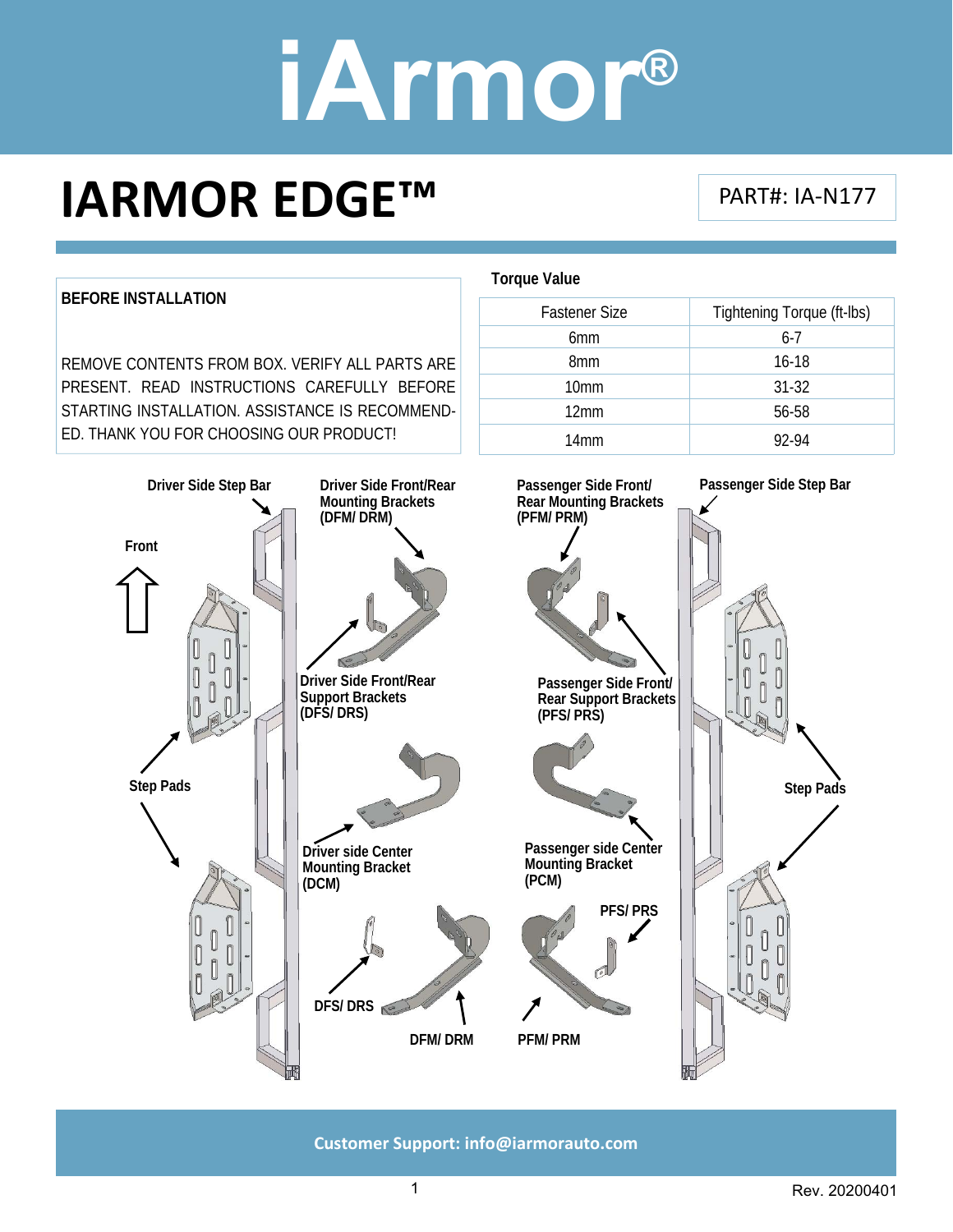

**The instruction here is for your reference only. We strongly recommend the professional installer for best result. We are not responsible for any damage caused by the installation**.

#### **STEP 1**

Install the Step Pads onto the step bars with (32) 6mmX1- 20mm T-Bolts, (32) 6mm Flat Washers, (32) 6mmX1 Nylon Lock Nuts and (8) 6mmX1-20 Flat Sunk Head Bolts.





### **STEP 2**

**(8) 6mm Flat Washers (8) 6mmX1 Nylon Lock Nuts** 

Starting on the passenger/right side of the vehicle, locate the (2) holes in the bottom of the body panel, (pinch weld), toward the front tire, **(Fig 1)**. Next locate the rectangular opening and (2) small holes in the inner body panel directly above the holes in the pinch weld, **(Fig 1 & 2)**. **NOTE**: The holes in the inner panel may be covered with sealing tape or insulation.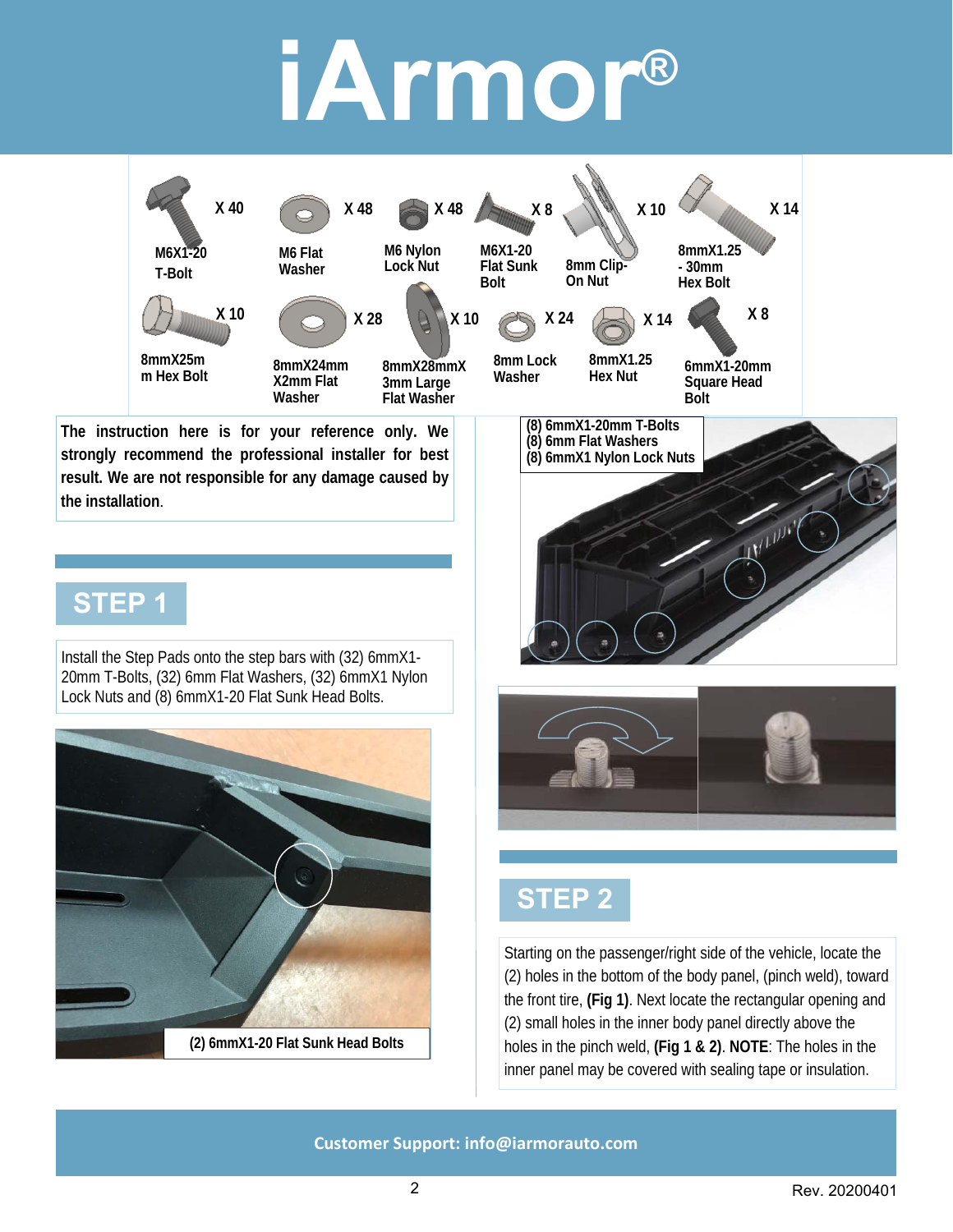



### **STEP 3**

Slide (1) 8mm Clip-on Nut into the rectangular opening with the nut towards the inside. Line up the threaded nut on the clip with the round hole, **(Fig 2)**. Repeat to install the 2nd 8mm Clip-on Nut in remaining hole location.

### **STEP 4**

Assemble the Passenger Front/Rear Mounting Bracket **(DFM/ DRM)** and Passenger Front/Rear Support Bracket **(DFS/DRS)**  with (1) 8mmX1.25-30mm Hex Bolt, (2) 8mmX24mmX2mm Flat Washers, (1) 8mm Lock Washer and (1) 8mmX1.25 Hex Nut. **(Fig 3)**





Attach the Assembled Passenger Front Bracket to the (2) 8mm Clip-on Nuts with (2) 8mmX1.25- 30mm Hex Bolts, (2) 8mm Lock Washers and (2) 8mmX28mmX3mm Large Flat Washers, **(Fig 4)**. Align the bottom holes in the front Bracket with the (2) holes in the pinch weld. Attach the Bracket to the pinch weld using the included (2) 8mmX25mm Hex Bolts, (4) 8mmX24mmX2mm Flat Washers, (2) 8mm Lock Washers and (2) 8mmX1.25 Hex Nuts, **(Fig 4)**. **NOTE:** Insert the bolts up from the bottom of the pinch weld and through the Bracket. Do not tighten hardware at this time.

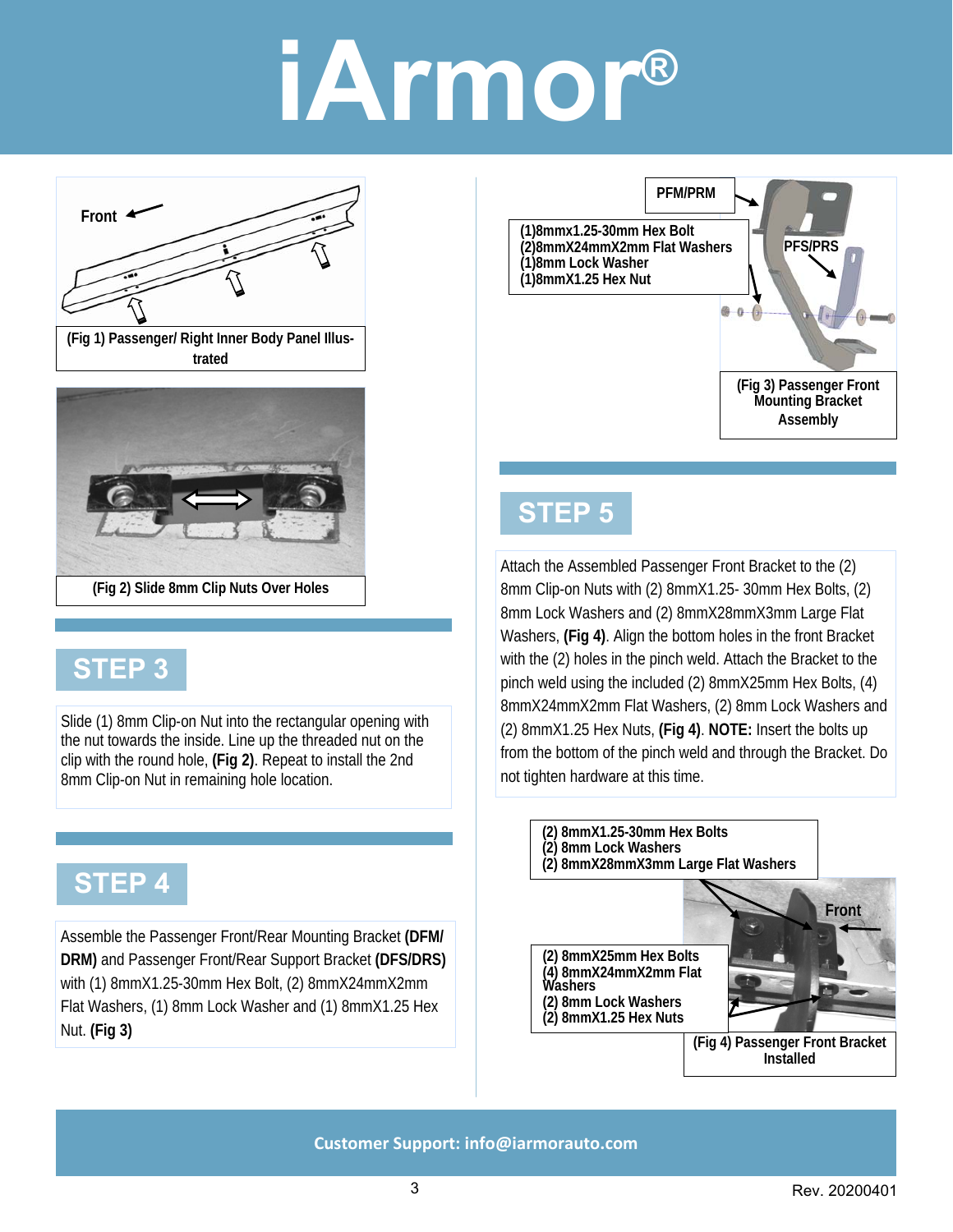### **STEP 6**

Move along the cab to the center mounting location, **(Fig 1 & 5)**. Locate the (2) holes in the pinch weld similar to the front location. Insert (1) 8mm Clip-on Nut into the rectangular opening and up to the single small round hole in the body panel, **(Fig 5)**





Select the passenger side Center Mounting Bracket **(DCM)**. Attach the top of the center Bracket to the Clip Nut with (1) 8mmX1.25-30mm Hex Bolt, (1) 8mm Lock Washer and (1) 8mmX28mmX3mm Large Flat Washer, (**Fig 6**). Line up the hole in the Bracket with the forward hole in the pinch weld. Attach the Bracket to the pinch weld with (1) 8mm x 25mm Hex Bolt, (2) 8mmX24mmX2mm Flat Washers, (1) 8mm Lock Washer and (1) 8mmX1.25 Hex Nut, (**Fig 6**). Do not tighten hardware at this time.



**(Fig 6) Passenger Center Mounting Bracket** 

#### **STEP 8**

Continue along the cab to the rear mounting location and locate the last (2) mounting holes in the pinch weld at the back of the cab, **(Fig 1)**. Repeat **Steps 4-5** for rear Bracket installation .

#### **STEP 9**

Once all (3) Brackets have been fully installed, attach the Assembled Passenger Side Step Bar onto the brackets with (4)6mmX1-20mm T-Bolts, (4)6mmX1-20mm Square Head Bolts,(8) 6mm Flat Washers and (8)6mmX1 Nylon Lock Nuts, **(Fig 7).** Do not tighten hardware at this time.

#### **STEP 10**

Level and adjust the Assembled Step Bar and tighten all hardware.